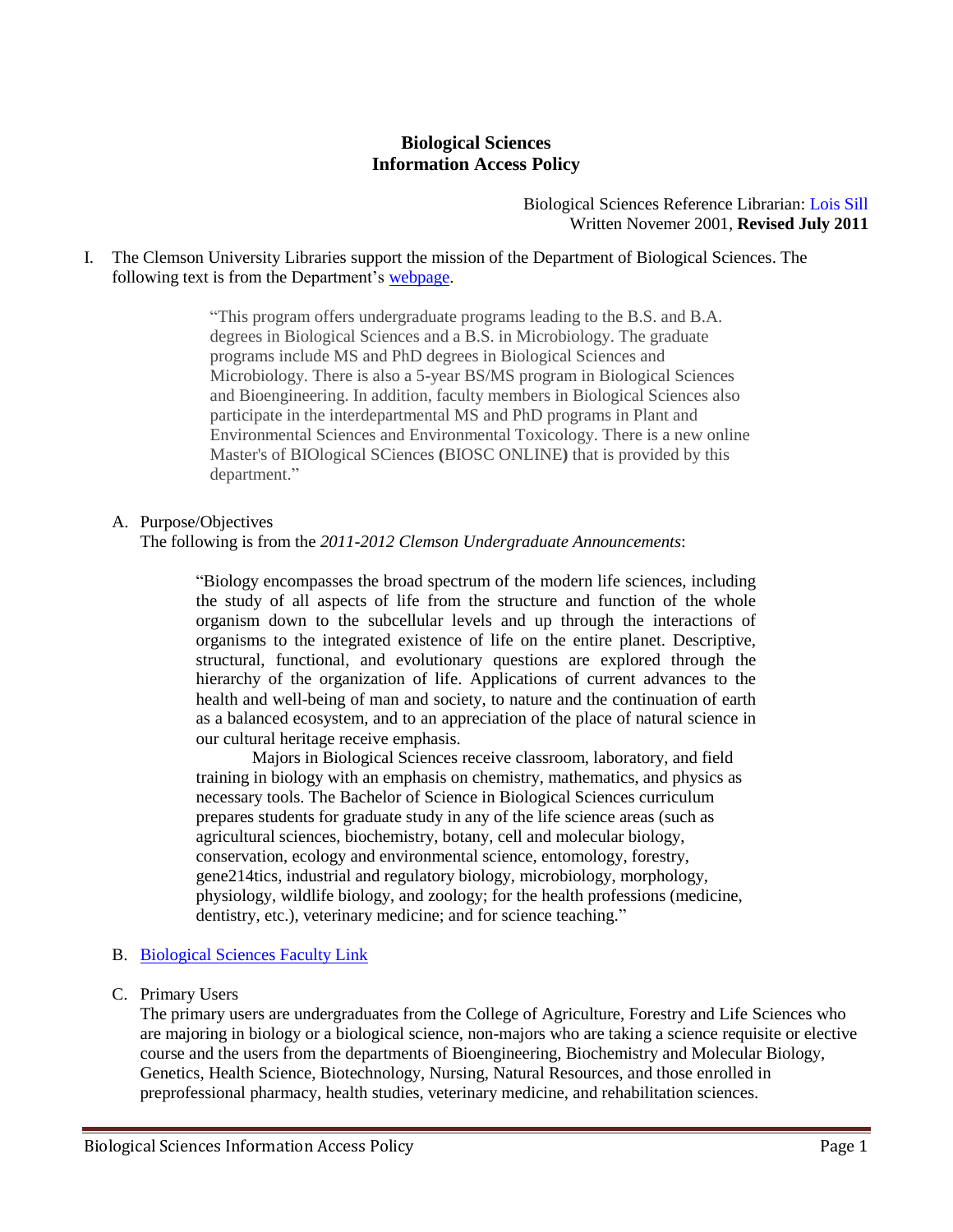## D. Secondary Users

Undergraduates not majoring in the sciences often choose topics from the life sciences for their freshman papers. Many biology topics are now "hot news" – cloning, stem cells, super-bug strains, – materials are purchased that cover these topics in a general way and that are written for the undergraduate who is not a science major.

Also, much of the material in the life sciences is interdisciplinary. Materials bought for one department are used by faculty, students, and staff in many other departments.

Community residents also use the biological science materials especially in the areas of natural history.

# E. Curriculum

[Link to the Biological Sciences](http://www.registrar.clemson.edu/publicat/catalog/2011/afls.pdf) Department degree curricula in the Clemson University *2011-2012 [Clemson Undergraduate Announcements](http://www.registrar.clemson.edu/publicat/catalog/2011/afls.pdf)*, **page 46**.

## II. Scope of the In House Collection

The biology collection in the Clemson University Libraries primarily supports the teaching and research needs of the Department of Biological Sciences faculty, graduate students, and undergraduate majors. The collection is also used by a number of Clemson faculty and students outside Biological Sciences; many undergraduates use this material in writing freshman term papers covering such topics as global warming, endangered species, animals used as test subjects, etc.

In addition, the biology collection contributes substantially to the teaching and research work of the Department of Public Health Sciences and the School of Nursing. Collecting efforts are aimed at maintaining a well rounded biology collection, with special strengths in areas of present research interests at Clemson and areas where advanced degrees are given, but which also provides materials for the undergraduates in all areas of the biological sciences, and which, will in the future, provide an adequate basic collection as research interests change.

A. Library of Congress subject areas. In bold are those covered at both the undergraduate and research levels. Biochemistry, genetics, and microbiology have separate Information Access Policies.

L.C. Class Description

====================================================== **QH 1-74 Natural History – General QH 75-81 Nature Conservation** QH 84-199 Geographical Distribution - Biogeographical Ecology **QH 204-27 Microscopy QH 305-42 Biology, incl. population biology and evolution** QH 423-499 Genetics (a separate Information Access Policy exists for this subject) **QH 505 Biophysics QH 506-529 Molecular Biology QH 540-559 Ecology QH 573-671 Cytology QK 15-599 Botany, incl. plant geography, seed plants and cryptograms QK 600-638 Fungi, including arctic regions QK 641-899 Plant Anatomy and physiology QK 900-939 Plant Ecology QL 5-345 Zoology – General QL 101-221 Zoology, North America, incl. Canada and Polar Regions**

======================================================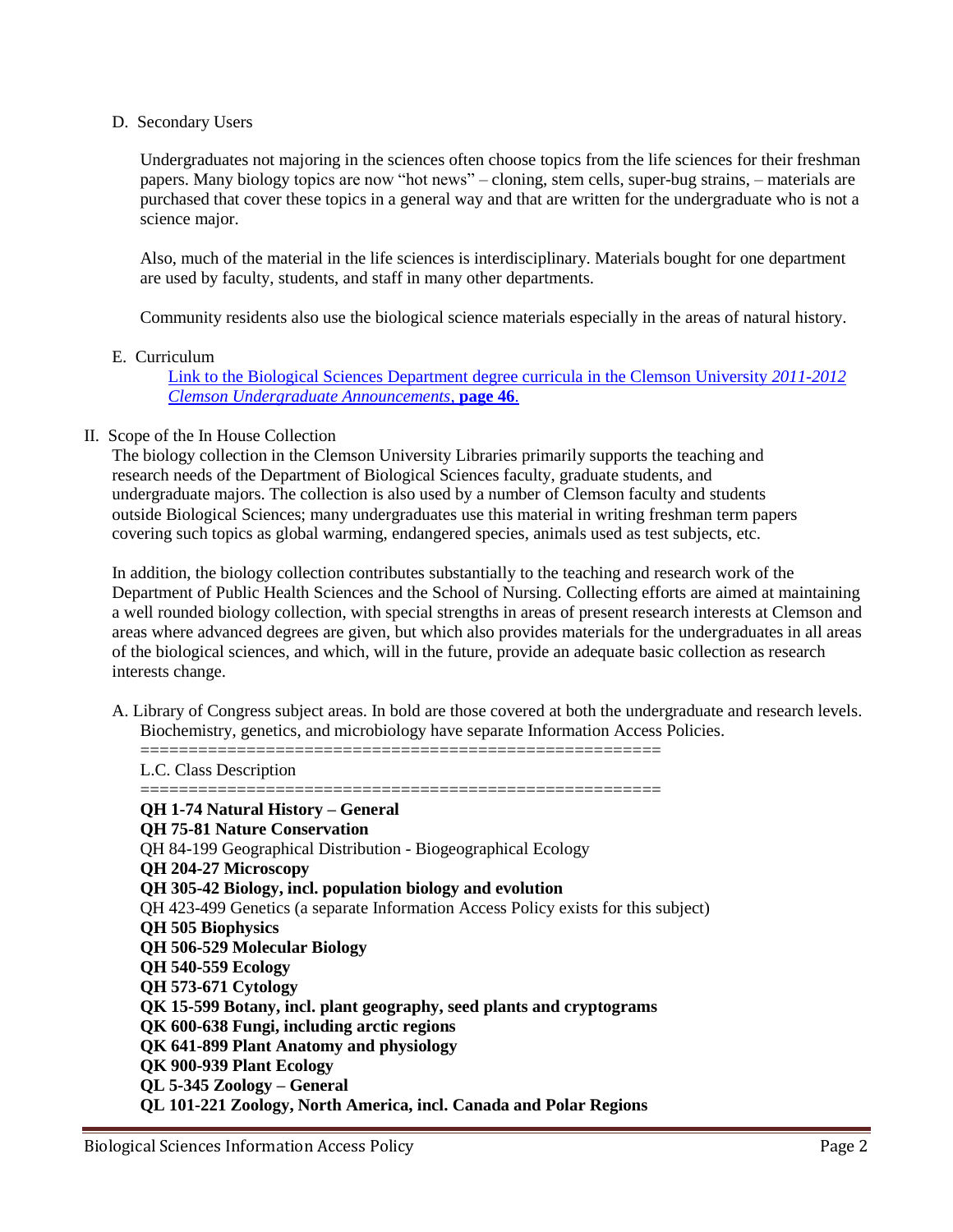QL 351-352 Classification Systematics taxonomy and nomenclature

- **QL 365-454 Invertebrata**
- **QL 473-599 Insecta**
- **QL 606-607 Chordata Vertebrata – general**
- QL 610 Protochordata
- **QL 619-639 Fishes**
- **QL 625-629 Freshwater Fishes - North America**
- **QL 637 Freshwater Fishes - Arctic Regions**
- **QL 651-664 Reptiles and Amphibians – General**
- **QL 651-654 Reptiles and Amphibians - North America**
- **QL 666 Reptiles**
- **QL 669 Amphibians**
- **QL 671-698 Birds**
- **QL 708-739 Mammals – General**
- **QL 708.3 Mammals – Evolution**
- **QL 715-736 Mammals - North America, Canada and Arctic**
- **QL 737.C5 Chiroptera**
- **QL 737.R6 Rodentia**
- **QL 739-739.2 Mammals - Anatomy and Morphology and Physiology**
- **QL 750-795 Animal Behavior. Ethology**
- **QL 799-950 Morphology**
- **QL 95 Embryology**
- **QM 690-691 Human Embryology**
- QP 501-625 Biochemistry, incl. hormones, enzymes and nucleic acids (a separate Information Access Policy exists for this subject)
- QP 670-671 Pigments
- **QP 701-702 Carbohydrates**
- **QP 751-752 Lipids**
- **QP 771-772 Vitamins**
- QP 901-981 Experimental Pharmacology
- QR 12-189 Microbiology, incl. bacterial genetics and immunology (a separate Information Access Policy exists for this subject)

#### **QR 201-353 Pathogenic micro-organisms**

### **QR 359-484 Virology**

#### B. Core Biology Journals

Many of these journals fall outside the typical QH to QR Library of Congress call number range for the life sciences and that helps illustrate how interdisciplinary the subject areas are becoming. Access to the present core collection of journals will be maintained if possible, and, as funds allow, new journals from the list below and others not owned by the Libraries and requested by faculty or graduate students will be considered. Online access will be purchased if available and affordable.

| ANNU REV ECOL EVOL S |
|----------------------|
| ANNU REV ENTOMOL     |
| ANNU REV ENV RESOUR  |
| ANNU REV GENET       |
| ANNU REV GENOM HUM G |
| ANNU REV IMMUNOL     |
| ANNU REV MICROBIOL   |
| ANNU REV PHYSIOL     |
| ANNU REV PHYTOPATHOL |
| ANNU REV PLANT BIOL  |
|                      |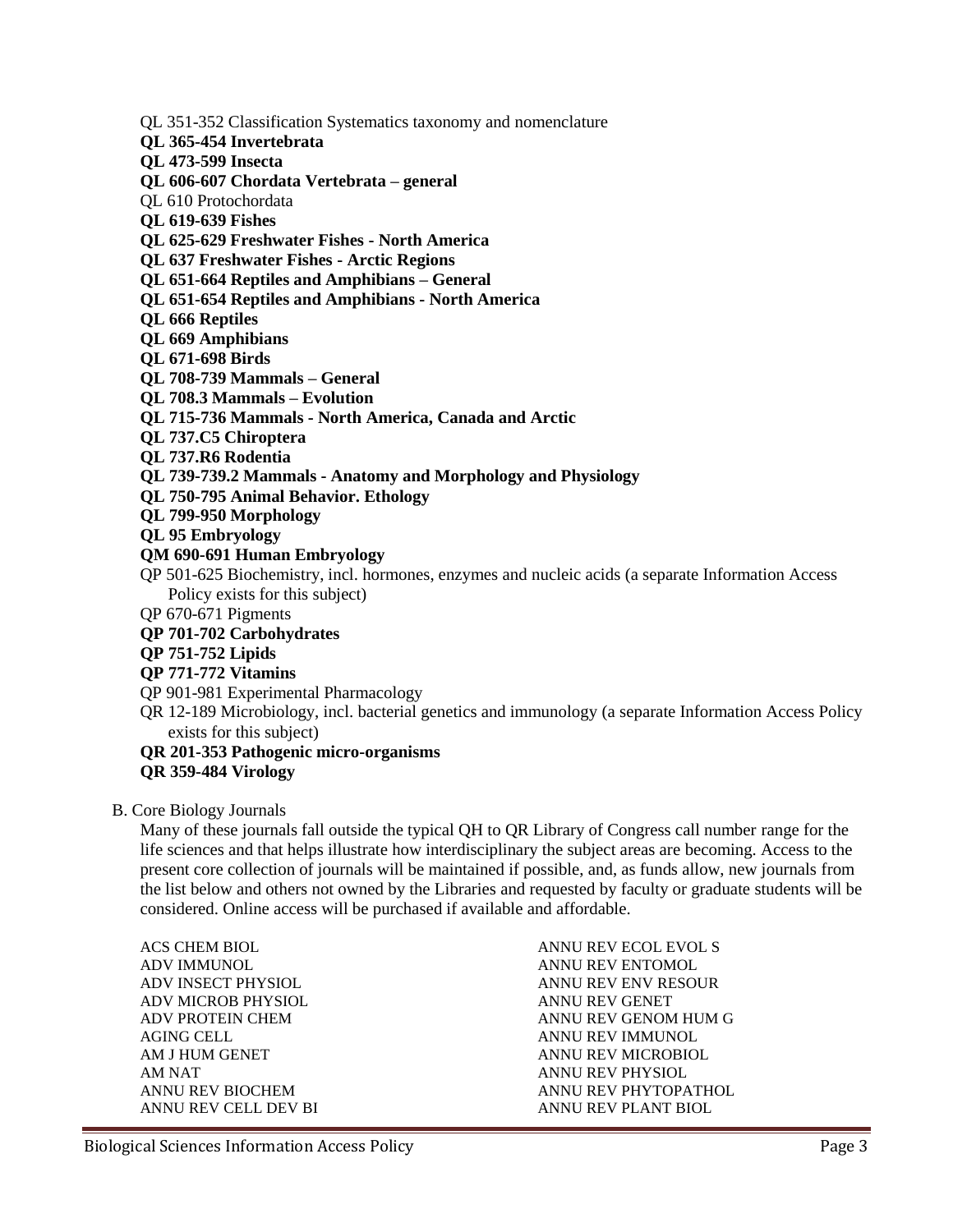B AM MUS NAT HIST BBA-REV CANCER BIOCHEM BIOPH RES CO BIOCHEMISTRY-US BIOL REV **BIOSCIENCE** CANCER CELL CELL CELL DEATH DIFFER CELL HOST MICROBE CELL METAB CELL RES CELL STEM CELL CLIN INFECT DIS CLIN MICROBIOL REV CRIT REV BIOCHEM MOL CURR BIOL CURR OPIN CELL BIOL CURR OPIN CHEM BIOL CURR OPIN GENET DEV CURR OPIN IMMUNOL CURR OPIN MICROBIOL CURR OPIN PLANT BIOL CURR OPIN STRUC BIOL CYTOKINE GROWTH F R DEV CELL DEVELOPMENT ECOL LETT ECOL MONOGR ECOLOGY EMBO J EMBO REP ENERG ENVIRON SCI ENVIRON SCI TECHNOL EPIGENET CHROMATIN EVOL BIOINFORM FEMS MICROBIOL REV FRONT ECOL ENVIRON GENE DEV GENOME BIOL GENOME RES GLOBAL BIOGEOCHEM CY GLOBAL CHANGE BIOL HUM MOL GENET HUM REPROD UPDATE IMMUNITY IMMUNOL REV J BIOL CHEM J CELL BIOL J CELL SCI J EXP MED J IMMUNOL J MOL CELL BIOL

J VIROL MICROBIOL MOL BIOL R MOL ASPECTS MED MOL BIOL CELL MOL BIOL EVOL MOL CELL MOL CELL BIOL MOL INTERV MOL PSYCHIATR MOL SYST BIOL MUCOSAL IMMUNOL MUTAT RES-REV MUTAT NAT CELL BIOL NAT CHEM BIOL NAT GENET NAT IMMUNOL NAT MED NAT PROD REP NAT REV GENET NAT REV IMMUNOL NAT REV MICROBIOL NAT REV MOL CELL BIO NAT STRUCT MOL BIOL NUCLEIC ACIDS RES OCEANOGR MAR BIOL **ONCOGENE** PHILOS T R SOC B PHYSIOL REV PHYSIOLOGY PLANT CELL PLOS BIOL PLOS GENET PLOS ONE PLOS PATHOG PROG LIPID RES Q REV BIOL REV MED VIROL RNA SCI SIGNAL SEMIN CELL DEV BIOL SEMIN IMMUNOL STEM CELLS **STRUCTURE** SYST BIOL TRAFFIC (biological transport) TRENDS BIOCHEM SCI TRENDS CELL BIOL TRENDS ECOL EVOL TRENDS GENET TRENDS IMMUNOL TRENDS MICROBIOL TRENDS MOL MED TRENDS PLANT SCI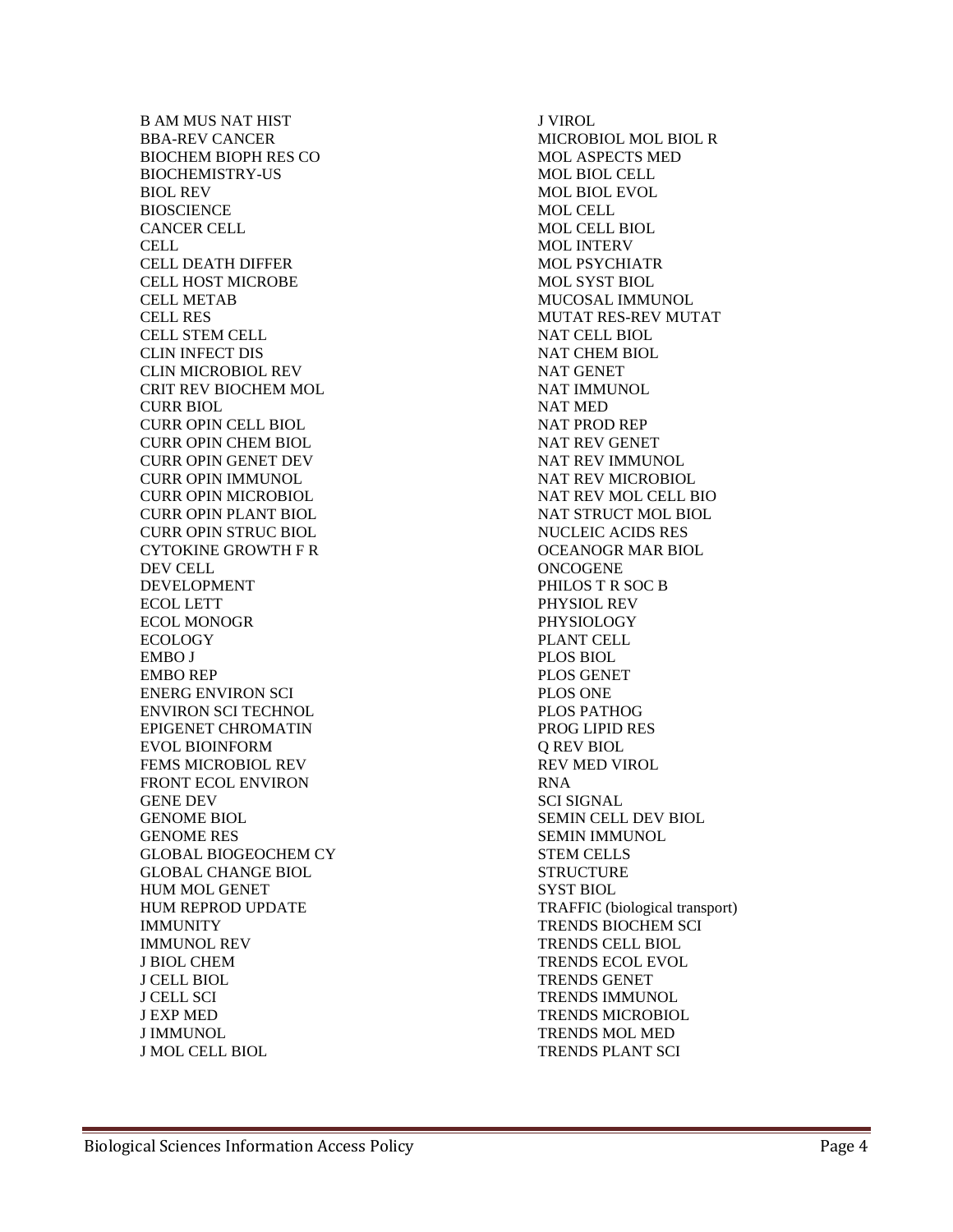#### C. Other Resources Available

- 1. R.M. Cooper Library also provides free interlibrary loan service (ILL) to students, faculty, and staff. Also, the Libraries will use commercial document suppliers if there is no other option.
- 2. Important Indexes and Abstracts to be retained if financially possible.

Aquatic Science & Fisheries Abstracts (ASFA) 3: Aquatic Pollution & Environmental Quality Bacteriology Abstracts (Microbiology B) COS Conference Papers Index Ecology Abstracts Environment Abstracts (ProQuest) Environmental Engineering Abstracts Environmental Impact Statements: Digests Health & Safety Science Abstracts Industrial and Applied Microbiology Abstracts (Microbiology A) Pollution Abstracts ProQuest Deep Indexing: Environmental **Sciences** 

MEDLINE (in Web of Knowledge) Sustainability Science Abstracts Toxicology Abstracts TOXLINE Water Resources Abstracts BIOSIS (in Web of Knowledge) AGRICOLA (in Web of Knowledge) Web of Science (in Web of Knowledge) Environmental Science and Pollution Management BioOne Abstracts & Indexes **TOXLINE** Biological & Agricultural Index SciFinder Scholar Web of Knowledge

- II. Collection Management and Parameters
	- A. Languages

English is the predominant language. If materials in other languages are collected they must generally contain information not readily available in English.

B. Geographic Areas

Much of the material in biology describes subjects, which are independent of geography. Descriptions of most of the world's geographic/ecological areas are included in the collection, with more depth being provided in descriptions of the South or Southeast or other areas where Clemson has programs or interest. Some degree of comprehensive coverage is attempted in local (North Carolina, South Carolina, Georgia) biology, especially in natural history.

C. Chronological Boundaries

Most books considered for purchase are quite current; materials published prior to the most recent five years are purchased very selectively. The emphasis on recent materials does not extend to descriptions of biological and ecological regions, descriptions of species, and field guides.

D. Format of Materials Collected

Monographic material purchased will primarily be English language print sources and electronic format. Journals, handbooks, manuals, and encyclopedias will be in electronic format, if available. Materials in languages other than English will be collected only upon specific request. Scholarly, technical and professional treatments are emphasized. DVDs will be purchased as requested by faculty.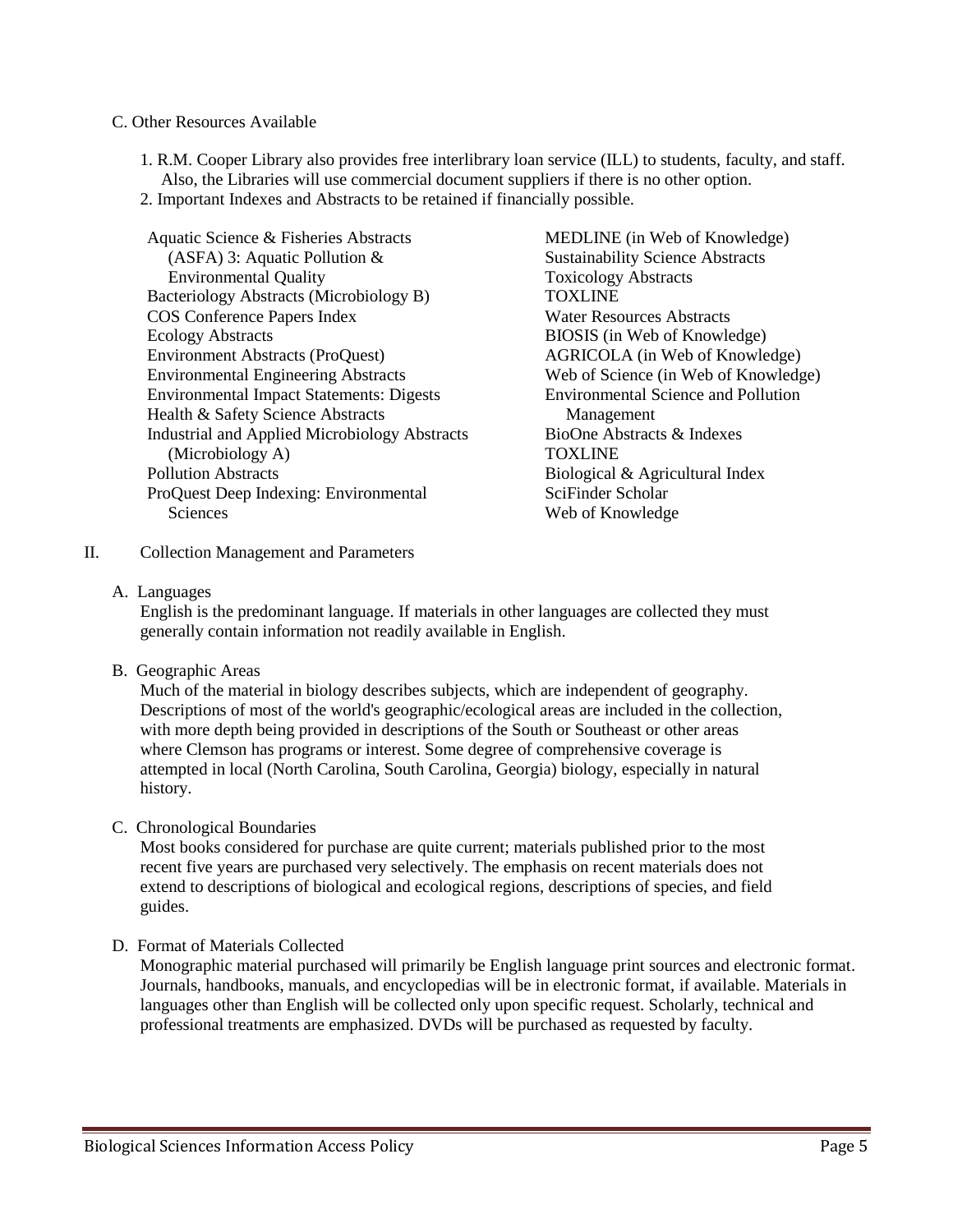- E. The following materials will be excluded unless there is an extraordinary need. These materials are made available in the learning resources center and personalized assistance lab available to biology students in Long Hall.
	- 1. Workbooks
	- 2. Computer software
	- 3. Rare materials
- F. Weeding Guidelines

Monographic material, with an imprint of 1995 or earlier, which has not circulated for the last ten years, will be reviewed for weeding. Statistical reports are available for review of these titles. If a book has not circulated and is historically important, Special Collections will be asked to house it. If Special Collections does not take the item, storage will be considered if the item is rare or unique to Clemson.

- III. Selection Tools and Review Sources
	- A. Major Life Science Journals
	- B. Publishers Websites and Catalogs
	- C. Biology Society Websites and Catalogs
	- D. GOBI service from YBP if funds are available
	- E. The students and faculty are most helpful in suggesting resources to purchase. While working with undergraduates at the reference desk or through class contacts, one learns what topics are of interest. Also, by reading current journals and professional magazines in biology, the topics of current interest are apparent. Co-workers are also extremely helpful in suggesting areas that may need more coverage. Looking at the ILLs requested also helps in the selection process.
	- F. If faculty members fail to recommend material, the librarian will encourage them to take a more active part in selection. If this encouragement fails, the librarian will make the selections.
	- G. The librarian is also responsible for the selection of general materials not specifically related to the curriculum and for maintaining a balance between the various subject areas and between standard and current works.
- IV. Evaluation Tools
	- A. "Use studies" involving circulation and browsing data from our online catalog, databases, and journal vendors will show the areas of highest use.
	- B. *Journal Citation Reports* purport to pinpoint the most influential journals in any science discipline in several quantitative methods.
	- C. Interlibrary Loan -- if the students, staff, and faculty are frequently requesting articles from specific journals or books that we do not have access to, this is a clue that these materials may need to be ordered or electronic access gained. By communicating with faculty and students, especially grad students, one can determine if the material needed is available in a timely manner.